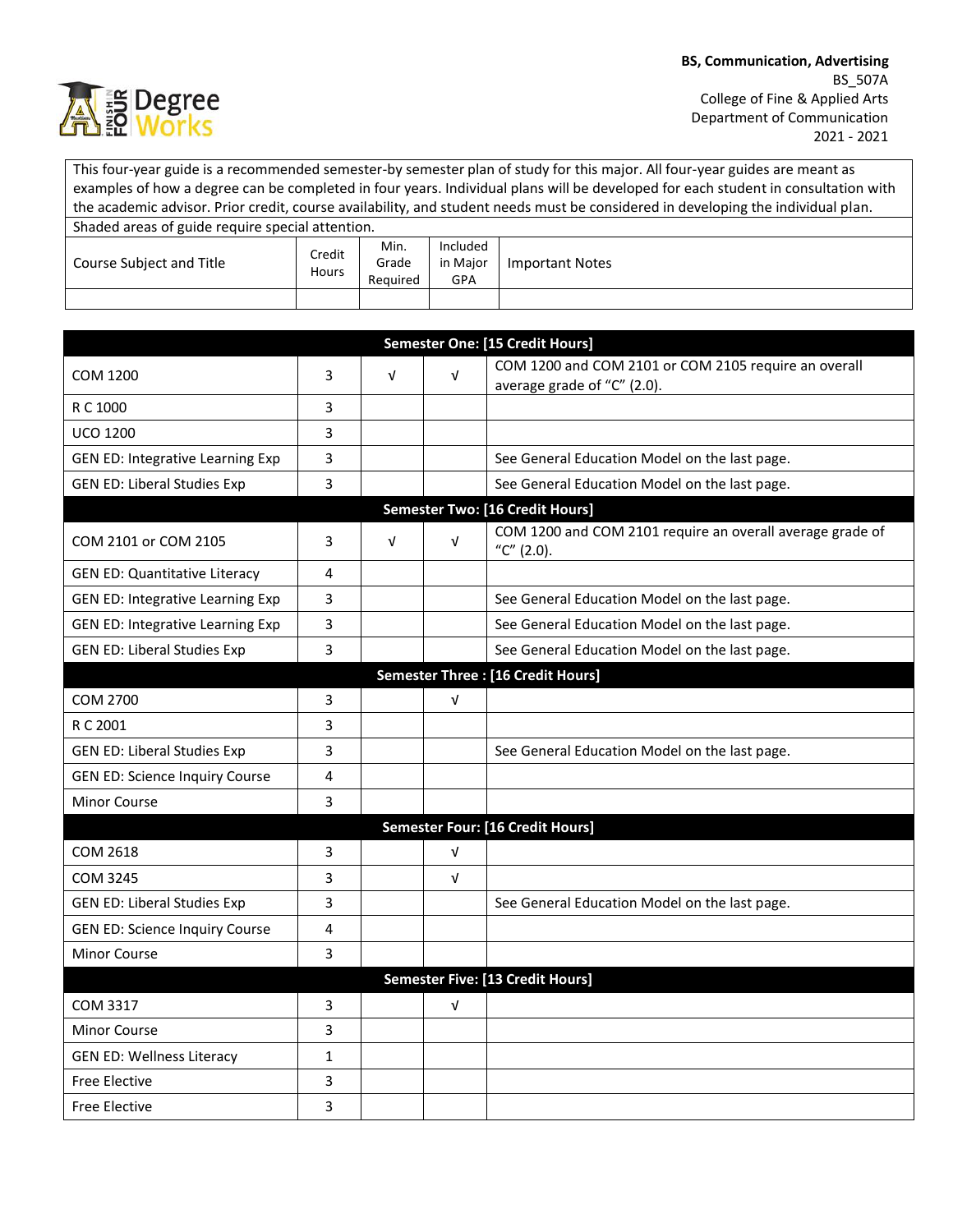

This four-year guide is a recommended semester-by semester plan of study for this major. All four-year guides are meant as examples of how a degree can be completed in four years. Individual plans will be developed for each student in consultation with the academic advisor. Prior credit, course availability, and student needs must be considered in developing the individual plan. Shaded areas of guide require special attention.

| Course Subject and Title | Credit<br>Hours | Min.<br>Grade<br>Reauired | Included<br>in Major<br><b>GPA</b> | <b>Important Notes</b> |
|--------------------------|-----------------|---------------------------|------------------------------------|------------------------|
|                          |                 |                           |                                    |                        |

| Semester Six: [18 Credit Hours]                |              |            |                                   |  |  |
|------------------------------------------------|--------------|------------|-----------------------------------|--|--|
| <b>COM 3428</b>                                | 3            | V          |                                   |  |  |
| <b>COM Elective</b>                            | 3            | $\sqrt{ }$ |                                   |  |  |
| <b>COM Elective</b>                            | 3            | $\sqrt{ }$ |                                   |  |  |
| <b>Business or Creative Emphasis</b><br>Course | 3            | $\sqrt{ }$ |                                   |  |  |
| <b>Business or Creative Emphasis</b><br>Course | 3            | $\sqrt{ }$ |                                   |  |  |
| Minor Course                                   | 3            |            |                                   |  |  |
|                                                |              |            | Semester Seven: [16 Credit Hours] |  |  |
| COM 4040                                       | 3            | $\sqrt{ }$ |                                   |  |  |
| <b>Business or Creative Emphasis</b><br>Course | 3            | V          |                                   |  |  |
| <b>Minor Course</b>                            | 3            |            |                                   |  |  |
| <b>GEN ED: Wellness Literacy</b>               | $\mathbf{1}$ |            |                                   |  |  |
| Free Elective                                  | 3            |            |                                   |  |  |
| <b>Free Elective</b>                           | 3            |            |                                   |  |  |
| Semester Eight: [12 Credit Hours]              |              |            |                                   |  |  |
| COM 3430                                       | 3            | V          | WID Course.                       |  |  |
| COM 4400                                       | 3            | V          | CAPSTONE                          |  |  |
| Minor Course                                   | 3            |            |                                   |  |  |
| <b>Free Elective</b>                           | 3            |            |                                   |  |  |

| <b>General Requirements Summary</b>                      |         |                       |             |     |  |  |
|----------------------------------------------------------|---------|-----------------------|-------------|-----|--|--|
| Minimum<br>Gen Ed.<br><b>Total Hours</b><br><b>Hours</b> |         | Minimum               |             |     |  |  |
|                                                          | Writing | Major GPA             | Overall GPA |     |  |  |
| 120                                                      | 44      | R C 1000 and R C 2001 | 2.0         | 2.0 |  |  |